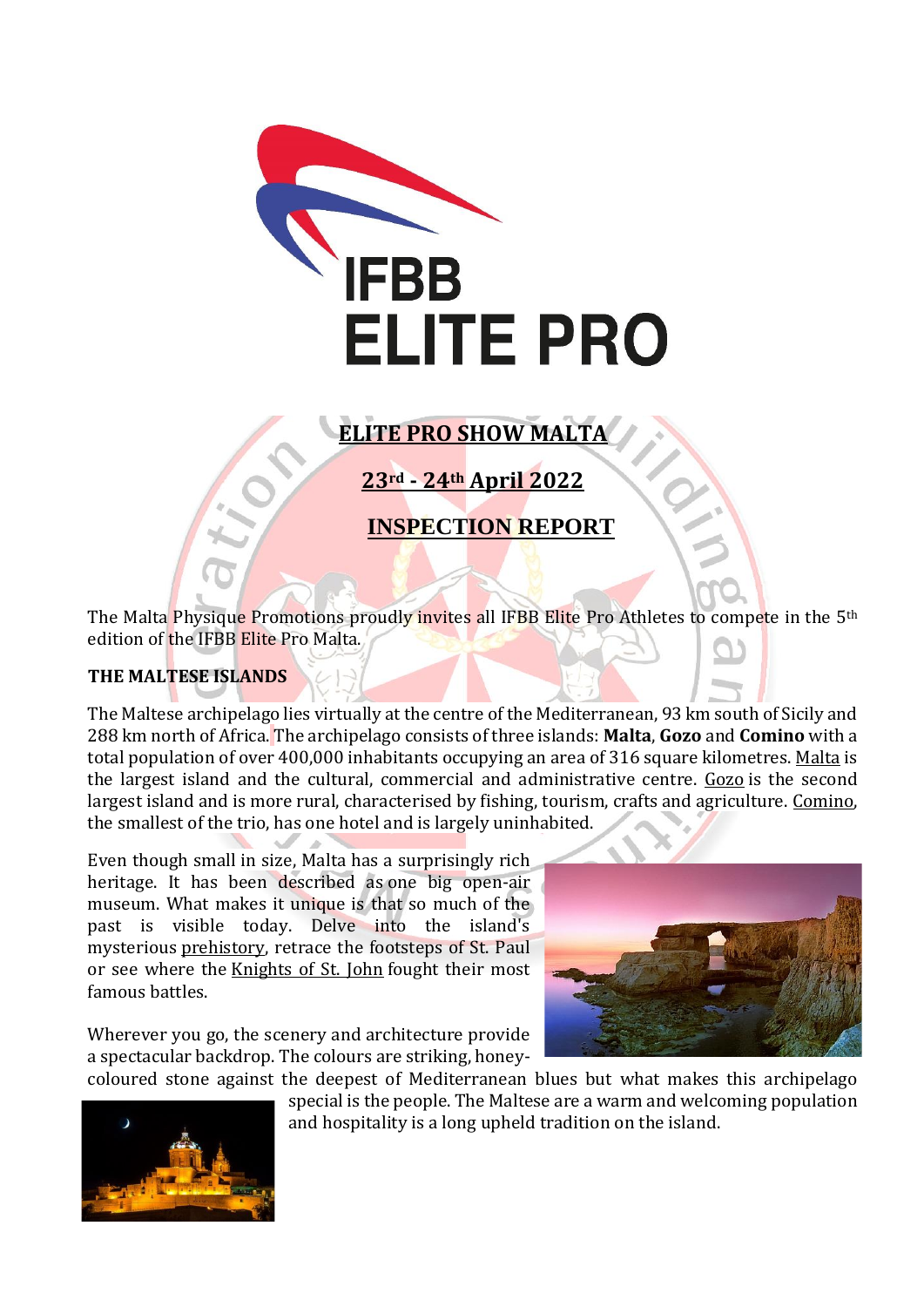## **THE VENUE:**

The official hotel of the event is The Corinthia Hotel, St George's Bay, St. Julians.

## **Registration & Contest will take place in this Hotel**

There are many other hotels in the vicinities.

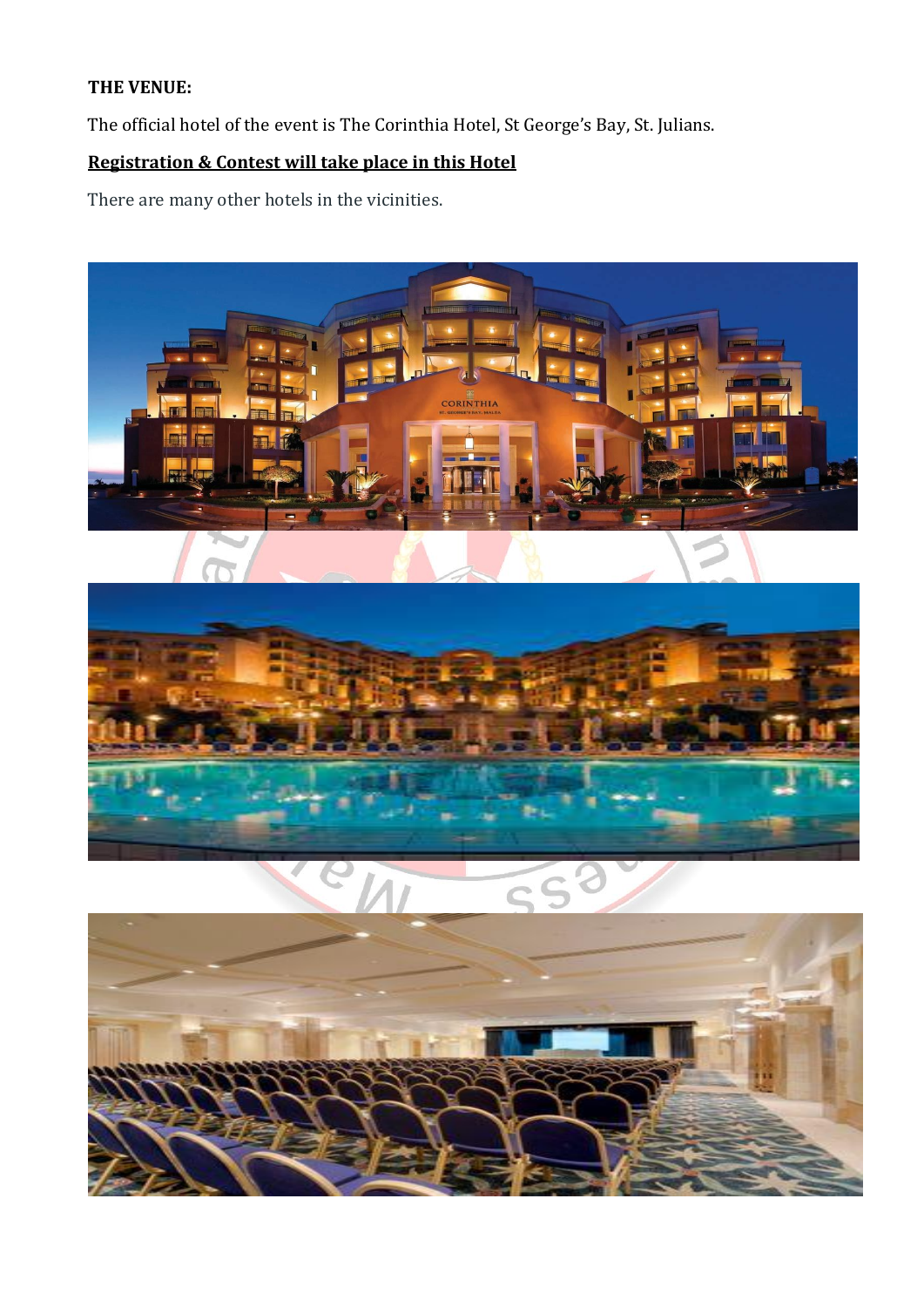#### **ARRIVALS AND AIRPORT**

Saturday 23rd April, is the official arrival day. **Malta International Airport** is the primary international airport .

**PLEASE NOTE: Reservation, booking and all costs for hotel accommodation, travelling, transport from and to the airport and meals, are the responsibilities of the national federations or individual athletes. Check with your National Federation for more information.**

#### **CATEGORIES & PRICE MONEY:**

Body Fitness: € 3000 Classic Physique: € 3000

1st :€ 1500 2nd:€ 1000 3rd:€ 500

#### **REGISTRATION & PARTICIPATION**

There will be no registration fee for the athletes. This event is open for all the IFBB Elite PRO Athletes. In order to participate, athletes should have their IFBB Elite PRO cards on duty and registering by their profiles at the IFBB Elite PRO system: <https://www.elitepro.gbisportinnovation.com/licence-access>

If you need to contact IFBB Elite Pro Head Office, please send an email to info@eliteproifbb.com

#### **TANNING**

The IFBB has banned all tans that can be wiped off. An official will check the tan of all athletes backstage and if the tan comes off by simply wiping, the athlete will be told to remove the tan before going on stage.

ELITE TAN is the Official IFBB Tanning Sponsor. Kindly contact [gragerada@hotmail.com](mailto:gragerada@hotmail.com)

Make-Up & Hairstyling Services will also be available and you can book directly at registration.

#### **VISAS**

A valid passport is required to enter the Republic of Malta. The passport should be valid for at least 90 days following your departure date from Malta and should have at least one blank page for visas.

EU-country citizens do not need to obtain a visa. All other countries should consult the Malta's diplomatic missions in their countries to determine if they need a visa. An Official Letter of Invitation will be made available if required.